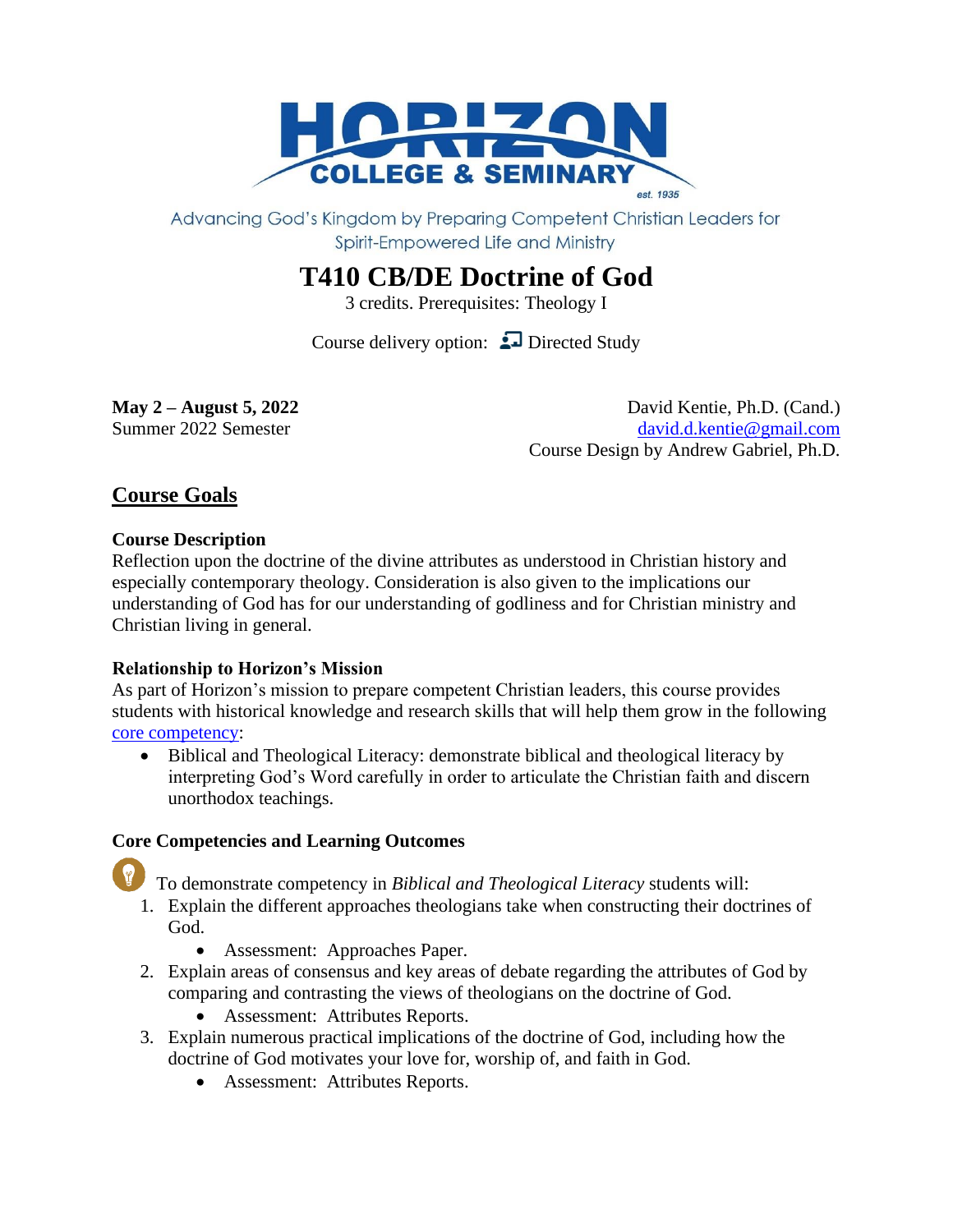- 4. Articulate and defend your own understanding of the divine attributes.
	- Assessment: Attributes Reports.
- 5. Construct a sustained and in-depth theological argument regarding one of the divine attributes.
	- Assessment: Research Paper.

# **Course Work**

#### **Required Readings**

- Gabriel, Andrew K. (**=***AG1*) *The Lord is the Spirit: The Holy Spirit and the Divine Attributes*. Eugene, OR: Pickwick, 2011. (ISBN: 978-1-60899-889-0)
- Gabriel, Andrew K. (**=***AG2***)** "Pneumatological Insights for the Attributes of the Divine Loving." In *Third Article Theology: A Pneumatological Dogmatics*, edited by Myk Habets, 39-53. Minneapolis: Fortress, 2016. \*Available [online here](https://books.google.ca/books?id=qVAKDQAAQBAJ&lpg=PR1&dq=Third%20Article%20Theology%3A%20A%20Pneumatological%20Dogmatics&pg=PA39#v=onepage&q&f=false) and on Populi, under the course Syllabus tab.
- Highfield, Ron. (**=***RH*) *Great is the Lord: Theology for the Praise of God*. Grand Rapids. MI: Eerdmans, 2008. (ISBN 978-0-8028-3300-6)
- Pinnock, Clark H. (**=***CP*) *Most Moved Mover: A Theology of God's Openness*. Eugene, OR: Wipf and Stock, 2019 [originally published by Baker Academic in 2001]. (ISBN 9781532688614)

\*\*While students have the benefit of accessing their textbooks online through the [Digital](https://libguides.thedtl.org/home)  [Theological Library,](https://libguides.thedtl.org/home) they will not have access to the Digital Theological Library upon graduation. Therefore, we encourage students to purchase select textbooks to build their personal library. For your convenience, Horizon has partnered with Kennedy's Parable to provide textbooks.

#### **Course Assignments and Activities**

**Portfolio Components.** *Attributes Report*. One of these assignments must be edited and submitted to the Biblical and Theological Literacy e-Project *e-Project* in your Portfolio on *Portfolium*. See the **Portfolio Guide:** "What Goes in My Portfolio" for further information.

#### *\* Assignment Completion Notes \**

*-You should be thinking about assignment 1 at the same time as assignment 2, while the content is still fresh in your mind.*

#### 1. *Approaches Paper*

You will begin preparing for this assignment at the beginning of this course, although you won't write the paper until later. Hence, you should take good notes from your reading. In addition to preparing you for this assignment, the reading for this assignment will serve as a general orientation to the doctrine of God and to the various approaches that theologians take to this doctrine. This background information will prepare you for reading each theologian's discussion of the attributes of God and for the attributes reports assignments. For this approaches paper assignment you will read: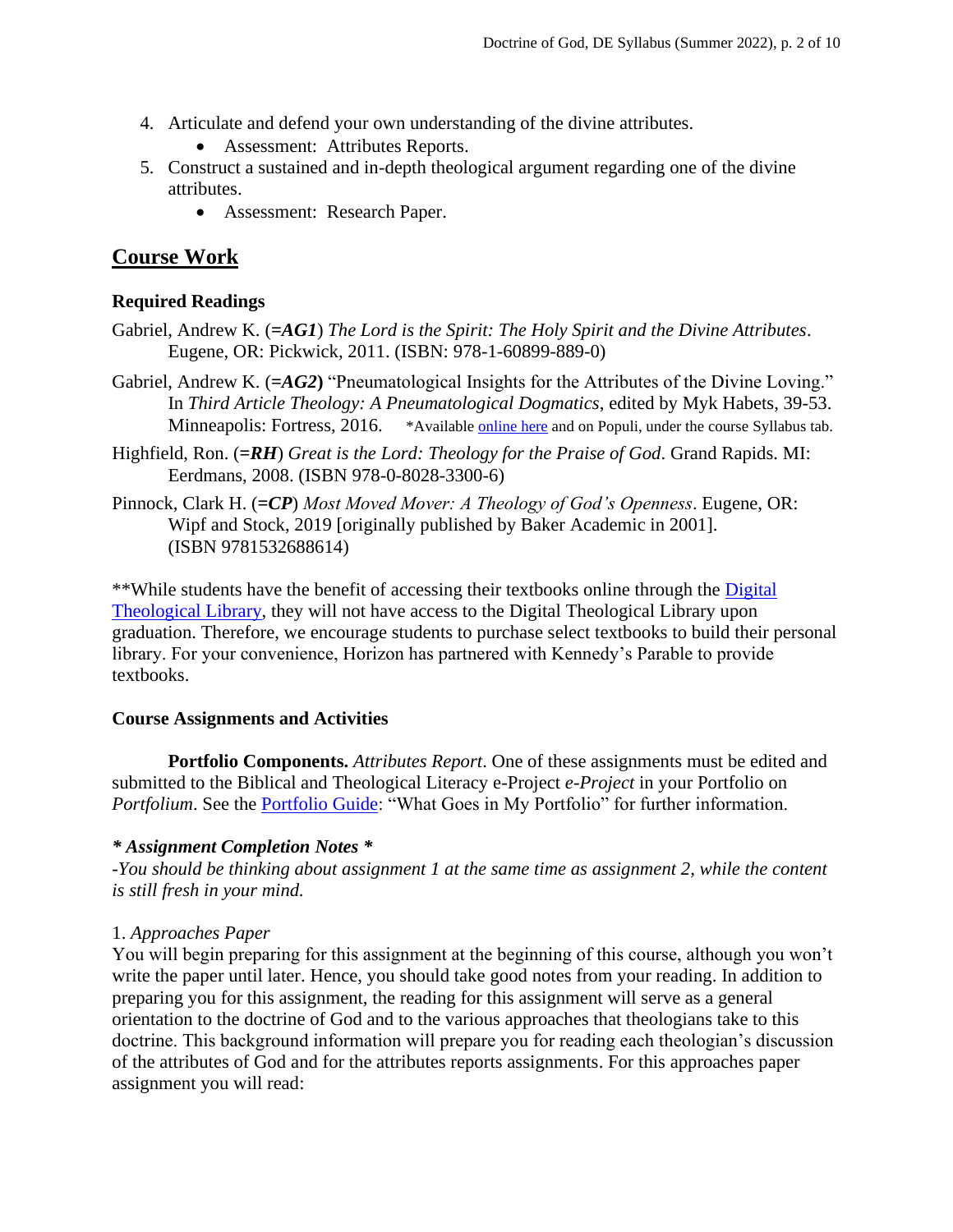- *AG1,* 1-12, 15-28, 37-44, 51-57, 65-74, 81-96, 100-112, 121-122 (76)
- *RH*, xvi-xviii, 153-163, 416-421 (18)
- *CP,* 1-18 (18)

After you complete the reading, you will **submit a statement** of reading completion. You should also write the first page of this paper. Later in the course, when it comes time to complete the paper, plan a time to **discuss with the other students** in the course (via skype, phone, in person, IM [instant messenger], or some other manner) the *overall approaches to the doctrine of God* that each of the authors take. Then write a 4 page paper (max 5 pages) and compare and contrast the *overall approaches to the doctrine of God* that each of the authors take. This paper has *four parts*.

- 1) Note who you discussed with (one sentence)
- 2) Begin your paper by summarizing the heart of Gabriel's argument (about 1 page).
- 3) Compare and contrast the overall approaches that the three books take in developing their doctrines of God (about 2 pages). As a part of this, you should note any tendencies you see in each of the authors (that is, is there anything that seems to be a recurring theme in how each author argues in favor of their conclusions?).
- 4) Evaluate to what extent Highfield and Pinnock are examples of the concerns that Gabriel raises in his book (about 1 page). Your paper should give specific examples to supports your general observations.
- Related learning outcome: 1.
- **Assignment Length:** 1400 words.
- **Due dates:** Reading due May 13, Paper due July 8.

#### 2. *Attributes Reports*

You will submit three reports. This assignment will give you the opportunity to demonstrate your ability to assess the textbooks, to articulate your own understanding of the divine attributes, and to reflect on the practical significance of the doctrine. For this assignment, citations may be in brackets (e.g., RH 106). Please do not include an introduction or conclusion for these assignments. Each report will be a total of 4-4.5 pages and should include the following parts.

- a) 2-2.5 pages each report= Compare and contrast *the specific conclusions that each author makes regarding each of the attributes of God* (you may also wish to reference additional authors discussed in class). Note areas where the theologians agreed (consensus) and areas of disagreement (diversity) and *why* they disagree. You will focus on Highfields's and Pinnock's books, although you should also take into account Gabriel's book when you are discussing attributes covered in Gabriel's chapters 5-7. For those attributes that only Highfield discusses, you can simply give a brief description of the attribute.
- b) Up to 1 page each report= An *explanation and defense of your own position* regarding each of the attributes covered in the report.
- c) Up to 1 page each report= Reflect on the *practical implications* of the attributes covered in the report. Reflections might include points regarding how you live (and your understanding of godliness), minister, how you relate to God, etc. You should take into account many insights that the textbooks make, but you should also **discuss this with other people in your circle of relationships** to get additional ideas (at your church, on Facebook, family). Ask yourself, (for example) what difference does/should it make in my life that I believe that God is omniscient (depending on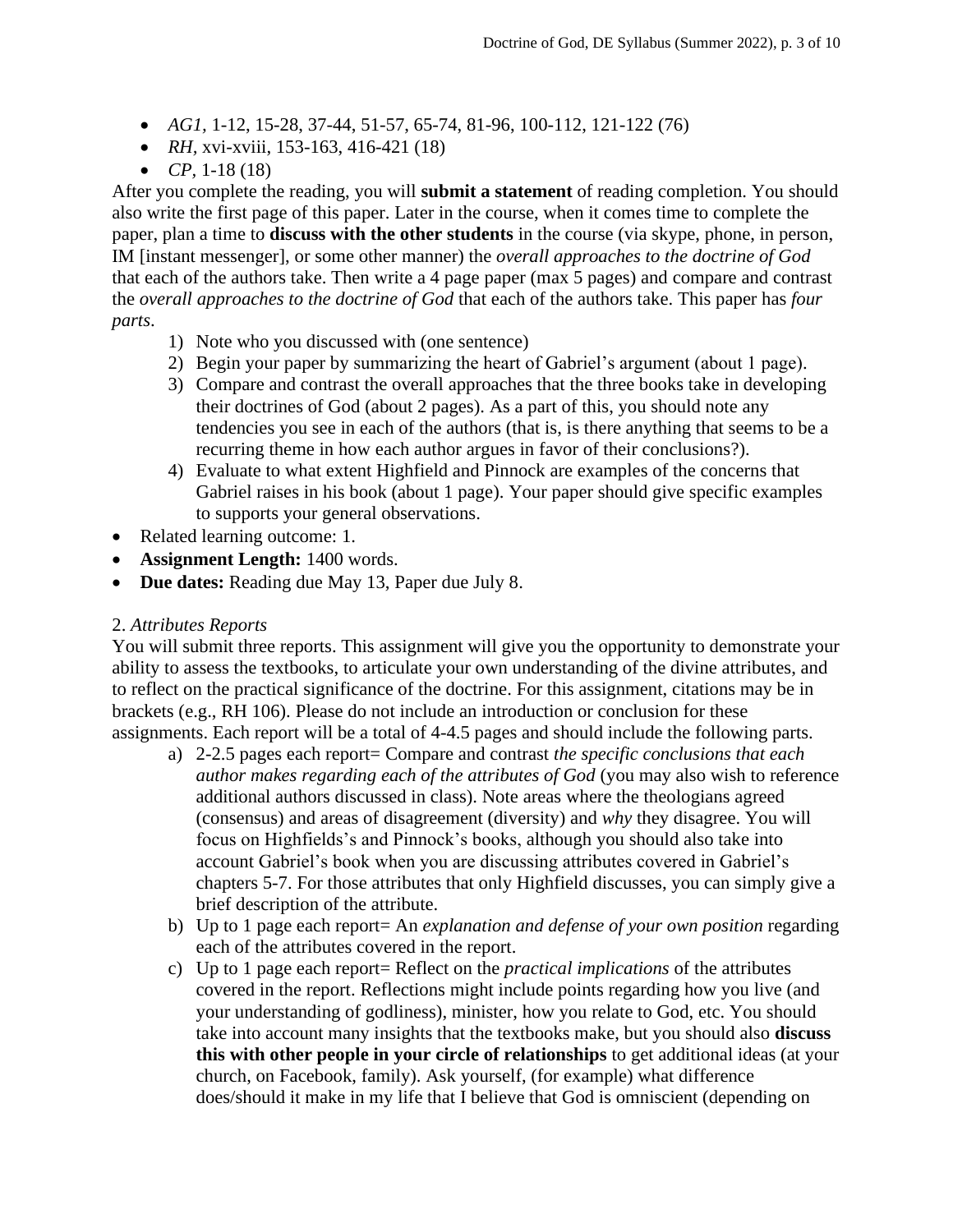how one defines that)? What practical applications would a person make if they were preaching a sermon on that attribute of God?

Here is the list of readings for each report:

1) Attributes Report 1 (125 pages of reading)

- Freedom and Love, *RH* 164-176, 222-236; *CP* 81-83; *AG2* 45 (30)
- Omnipotence, *RH* 332-357; *AG1* 183-195, 203-204; *CP* 92-96, 126-131, 163-167 (51)
- Immutability, *RH* 358-375; *AG1* 152-162, 166-171, 174-182; *CP* 85-88, 138-140 (45)

2) Attributes Report 2 (101 pages of reading)

- Impassibility, *RH* 375-389; *AG1* 123-133, 146-151; *CP* 55-64, 88-92 (42)
- Eternity, *RH* 292-311; *CP* 96-99 (22)
- Omniscience, *RH* 312-332; *CP* 47-53, 99-102, 104-111, 137-138 (37)
- 3) Attributes Report 3 (73 pages of reading)
	- Omnipresence, *RH* 275-292 (17)
	- Holiness and Righteousness, *RH* 177-191; *AG2* 47, 49-50 (16)
	- Grace and Mercy, *RH* 192-206; *AG2* 45-46, 48-49 (16)
	- Patience and Wisdom, *RH* 206-221; *CP* 102-104; *AG2* 50-52 (19)
	- Glory, *RH* 389-398, *AG1* 205-207 (11)
- Related learning outcomes: 2, 3, 4.
- **Assignment Length:** 1300 words each.
- **Due dates:** June 1, 17; July 1.

#### 3. *Research Paper*

You may write a paper on any topic regarding the doctrine of God as long as it is related to the content covered in this class. This assignment should be characterized by critical theological reflection and not just a matter of reporting what others have said. Hence, in your thesis statement you must take a position regarding the topic that you are researching. As you write your paper:

- Aim for **2500 words** (a minimum of 2250 words and no more than 2750 words = approx. 8 pages), [not including](http://screencast.com/t/k2TpJss0PEu) your **footnotes and bibliography** (include both of these with your paper). Please record the **word count** for your papers after your conclusions.
- Use a *minimum* of 8 *[scholarly](https://guides.library.ucmo.edu/popularlvsscholarly#:~:text=A%20scholarly%20(or%20academic)%20resource,newspaper%20is%20a%20popular%20resource.&text=Databases%20usually%20have%20some%20mechanism,%2C%20or%20peer%20reviewed%2C%20articles.)*<sup>1</sup> sources, including at least two **journal** articles<sup>2</sup> (dictionary definitions do not count as sources).
- Record the **word count** for your papers after your conclusions.

Failure to follow these simple guidelines warrants a grade reduction.

- Related learning outcome: 5.
- **Assignment Length:** 2500 words.
- **Due date:** July 27

<sup>&</sup>lt;sup>1</sup> "Scholarly" sources generally include articles published in academic journals and academic books (a book is often not 'academic' if it does not have footnotes or endnotes). You are welcome to use magazine articles and [web](http://guides.theology.library.emory.edu/content.php?pid=67343&sid=497415)  [pages,](http://guides.theology.library.emory.edu/content.php?pid=67343&sid=497415) but these will often not count as scholarly sources.

<sup>&</sup>lt;sup>2</sup> There are a number of excellent databases available for searching the contents of many journals at one time. If you request a password from th[e Horizon librarian,](mailto:library@horizon.edu) you can access many journals online through the Digital Theological Library (DTL). An internet search can help you as well (although this would not be as helpful). To access journal articles on the DTL, review the "Finding Journal Articles" section of the DTL'[s How To Use](https://libguides.thedtl.org/howtouse) page.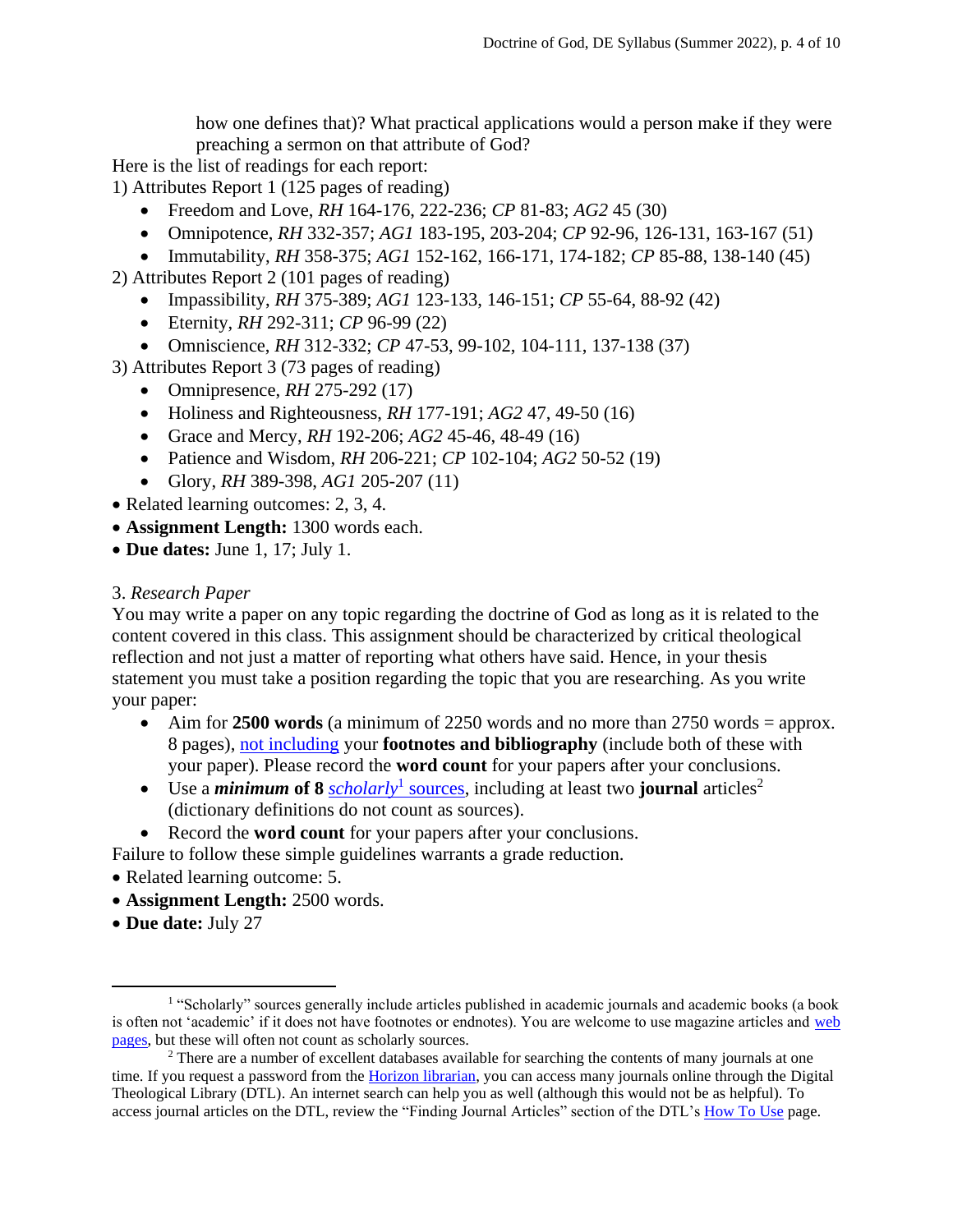|                       | <b>Extending of Thine Investment</b> (included this investments independent |                  |                    |  |  |  |  |
|-----------------------|-----------------------------------------------------------------------------|------------------|--------------------|--|--|--|--|
|                       | <b>Approaches Paper</b>                                                     | 18 hours         | May 13, July 8     |  |  |  |  |
|                       | Attributes Reports (3)                                                      | 51 hours         | June 1, 17; July 1 |  |  |  |  |
| <b>Research Paper</b> |                                                                             | 24 hours         | July 27            |  |  |  |  |
|                       |                                                                             | TOTAL   93 hours |                    |  |  |  |  |

| <b>Estimate of Time Investment</b> (individual time investments may vary) |  |  |  |
|---------------------------------------------------------------------------|--|--|--|
|                                                                           |  |  |  |

### **Assessment Rubrics**

For this course, please find assessment rubrics on the Populi course page, in the lesson called "Doctrine of God Assessment Rubrics."

# **Course Outline / Class Schedule**

*Any required revisions will take place throughout the course since there is generally no "revision week" for DE courses.*

Week 1-2 Reading for the approaches paper. Write the first page of the approaches paper.

- *AG1*, 1-12, 15-28, 37-44, 51-57, 65-74, 81-96, 100-112, 121-122 (76)
- *RH*, xvi-xviii, 153-163, 416-421 (18)
- *CP*, 1-18 (18) *Due May 13* **Statement of reading completion for the Approaches Paper**

Week 3-5 Working on Attributes Report 1

- Freedom and Love, *RH* 164-176, 222-236; *CP* 81-83; *AG2* 45 (30)
- Omnipotence, *RH* 332-357; *AG1* 183-195, 203-204; *CP* 92-96, 126-131, 163-167 (51)
- Immutability, *RH* 358-375; *AG1* 152-162, 166-171, 174-182; *CP* 85-88, 138-140 (45) *Due June 1* **Attributes Report 1**

Week 5-7 Working on Attributes Report 2

- Impassibility, *RH* 375-389; *AG1* 123-133, 146-151; *CP* 55-64, 88-92 (42)
- Eternity, *RH* 292-311; *CP* 96-99 (22)
- Omniscience, *RH* 312-332; *CP* 47-53, 99-102, 104-111, 137-138 (37) *Due June 17* **Attributes Report 2**

Week 8-9 Working on Attributes Report 3

- Omnipresence, *RH* 275-292 (17)
- Holiness and Righteousness, *RH* 177-191; *AG2* 47, 49-50 (16)
- Grace and Mercy, *RH* 192-206; *AG2* 45-46, 48-49 (16)
- Patience and Wisdom, *RH* 206-221; *CP* 102-104; *AG2* 50-52 (19)
- Glory, *RH* 389-398, *AG1* 205-207 (11)

# *Due July 1* **Attributes Report 3**

Week 10 Finish Approaches Paper *Due July 8* **Approaches Paper**

Weeks 11-13 Research Paper *Due July 27* **Research Paper**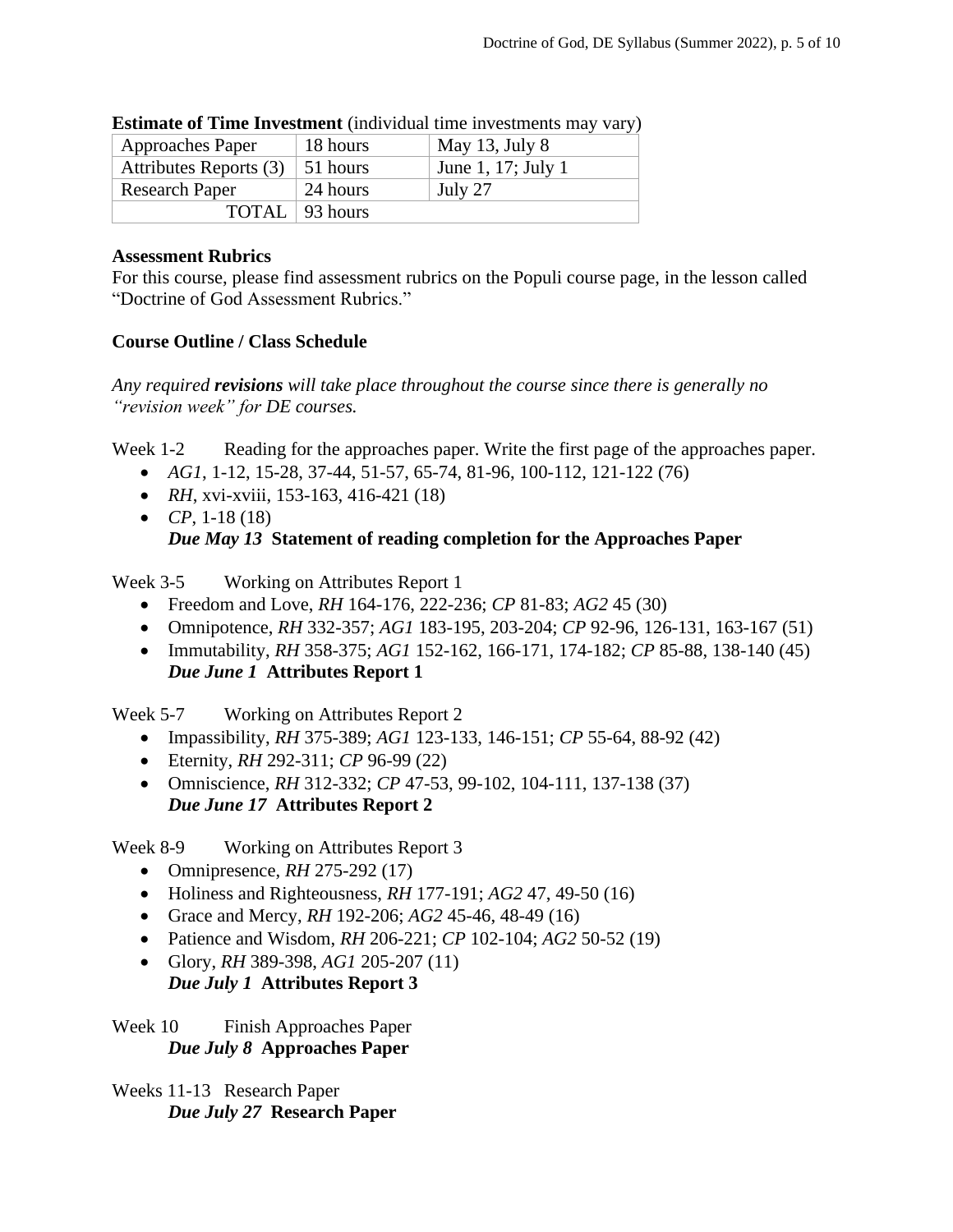**→End** Submit any remaining revisions as necessary

*By Aug 3* Submit one Attribute Report to Portfolio

- $\triangleright$  Since this is a DE course, revisions will be requested throughout the semester. Watch your rubrics for due dates for revisions.
- ➢ No assignments or revisions will be accepted after August 5, 2022.

# **Academic Policies**

#### **General Assignment Guidelines**

Please see the Horizon [Format Guide](https://www.horizon.edu/students/resources/) for assignment submission, grammar, and formatting guidelines.

#### **Late Assignments and Extensions**

Students are expected to submit work by the assigned due dates, as part of their development of the Leadership and Administration competency. To submit extension requests, students must submit the *[Assignment Extension Request Form](https://horizon.edu/forms/student/)* online and *before the due date*. Professors may grant extensions in the case of extenuating circumstances, such as significant illness or a family emergency. Furthermore, no extensions will be granted beyond the final day of a term or semester.

Unexcused late submissions will be tracked across each student's program. If one assignment is submitted more than five days late or if a student incurs multiple instances of unexcused late submissions, it will result in academic discipline, such as required tutoring, academic probation, failure of the course, or failure to qualify for graduation. Similar to standard human resource employment practices, students will receive warnings and conditions with increasing severity of academic discipline.

#### **Resubmission of Assignments**

Students have until the last day of revision week to submit revisions. Students can generally submit up to two revisions for each assignment, although a professor may accept more revisions if the professor determines the student is addressing all of the professor's instructions and making significant progress toward achieving competency.

# **Horizon College Assessment of Student Work**

The goal of courses is to help students develop the stated competencies, not earn letter grades. Assignments are the means by which instructors evaluate development of those competencies. Consequently, students do not earn overall "grades" on individual assignments. Instead, assessment focuses on measuring students' competency as outlined in the syllabus and assignment rubric. For purposes of transferability to other institutions, the final competency designations will be translated to a comparable letter grade on a traditional transcript. The tables below explain Horizon's approach: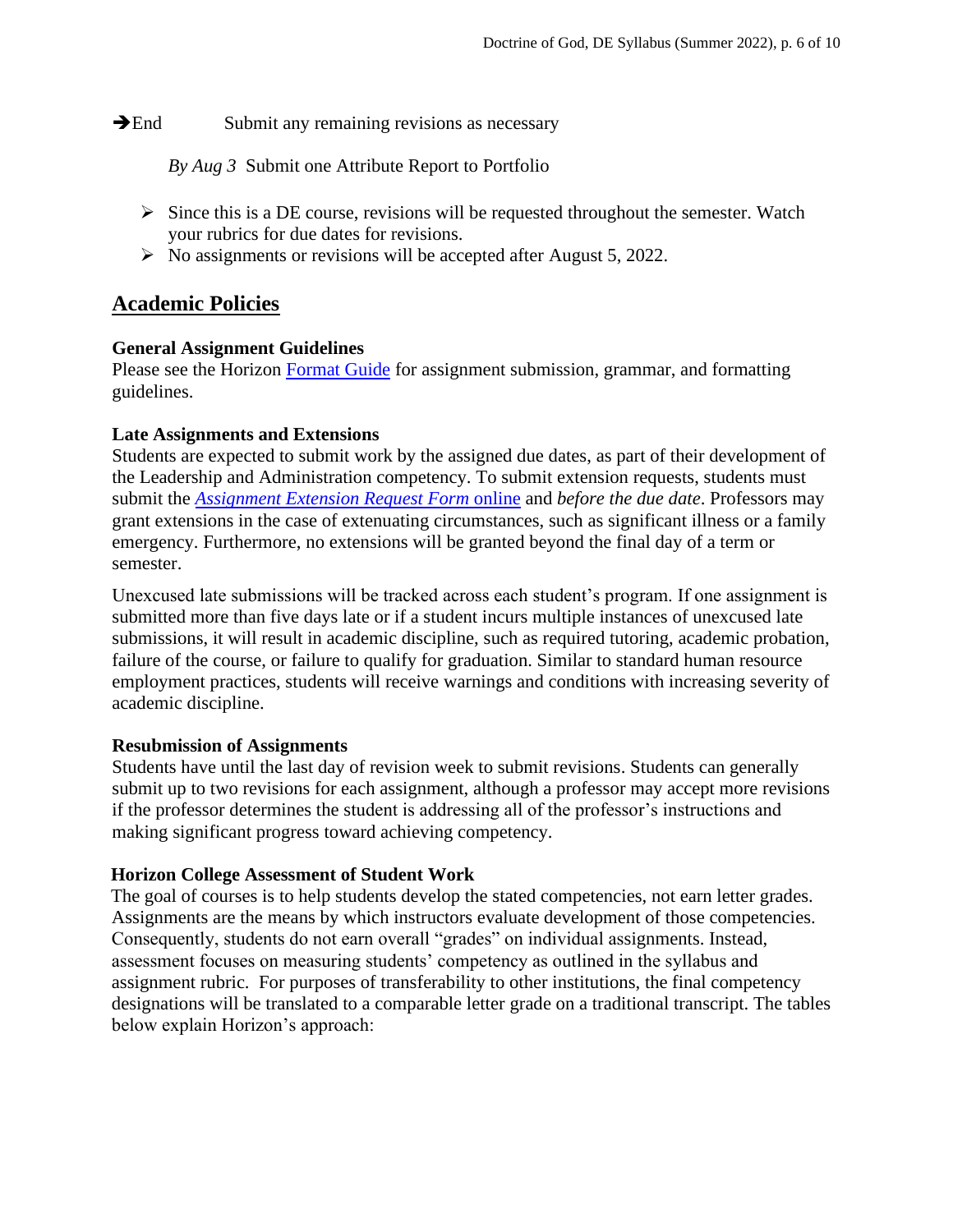| <b>Horizon CBE</b><br><b>Scale</b> |           | <b>Descriptor</b>                                                                     | Letter<br>Grade | Grade<br>Point | $U$ of $S$<br><b>Equivalency</b> |
|------------------------------------|-----------|---------------------------------------------------------------------------------------|-----------------|----------------|----------------------------------|
|                                    | Exceeding | <b>Student exceeded competency</b>                                                    | $A+$            | 4.0            | 90-100                           |
|                                    |           | requirements for more than 40% of                                                     | A               | 4.0            | 85-89                            |
| E                                  |           | the learning outcomes and met<br>requirements for all remaining learning<br>outcomes. | $A-$            | 3.7            | 80-84                            |
|                                    | Meeting   | Student met competency requirements<br>for all learning outcomes and may have         | $B+$            | 3.3            | 77-79                            |
| M                                  |           |                                                                                       | B               | 3.0            | 73-76                            |
|                                    |           | exceeded in 40% or less.                                                              | $B-$            | 2.7            | 70-72                            |

Students pass a course only after they have demonstrated that they have *met or exceeded all*  competency requirements for a course. If the student chooses not to meet all course competency requirements, the course will not be sufficient to fulfill their program requirements at Horizon. Nevertheless, for transferability purposes, the student will receive a letter grade of C+ or below on a traditional transcript.

|            | Beginning<br>to meet | Student was beginning to meet<br>competency requirements for any one or<br>more learning outcomes, and met or<br>exceeded competency requirements for all<br>other outcomes. | $C+$ | 2.3 | 67-69     |
|------------|----------------------|------------------------------------------------------------------------------------------------------------------------------------------------------------------------------|------|-----|-----------|
| <b>BTM</b> |                      |                                                                                                                                                                              | C    | 2.0 | 63-66     |
|            |                      |                                                                                                                                                                              | $C-$ | 1.7 | $60 - 62$ |
|            | Not yet<br>meeting   | Student was not yet meeting competency<br>requirements for one or more learning<br>outcomes.                                                                                 | $D+$ | 1.3 | 57-59     |
| <b>NYM</b> |                      |                                                                                                                                                                              | D    | 1.0 | 53-56     |
|            |                      |                                                                                                                                                                              | $D-$ | 0.7 | 50-52     |
|            |                      |                                                                                                                                                                              |      | 0.0 | $0-49$    |

# **Academic Honesty**

Horizon uses the University of Saskatchewan definition of plagiarism described as "the presentation of the work or idea of another in such a way as to give others the impression that it is the work or idea of the presenter. Adequate attribution is required. What is essential is that another person have no doubt which words or research results are the student's and which are drawn from other sources" (Office of the University Secretary, 2012). Students are expected to give due recognition to sources from which all substantial phrases, sentences or even ideas are drawn. Note also that you may not submit work done in one course to satisfy the requirements of another course (unless both instructors agree beforehand to accept such work). See [here](http://www.turnitin.com/assets/en_us/media/plagiarism_spectrum.php) for examples of plagiarism and further guidelines in the College [Student Handbook.](https://www.horizon.edu/students/resources/)

# **Disability Services Information**

If you would benefit from learning accommodations due to pre-existing physical or mental health conditions or learning disabilities, contact the Academic or Student Life departments at the beginning of the course. Horizon will work to meet your learning and/or physical needs where possible. If any conditions arise during the course that you wish to disclose, please contact us as soon as possible. In all cases you will need to provide current [documentation](https://www.horizon.edu/students/support/) of the disability or condition you wish to disclose. Horizon takes appropriate care to ensure confidentiality about any such disclosures. For more information, contact Bob Williamson, Dean of Students, at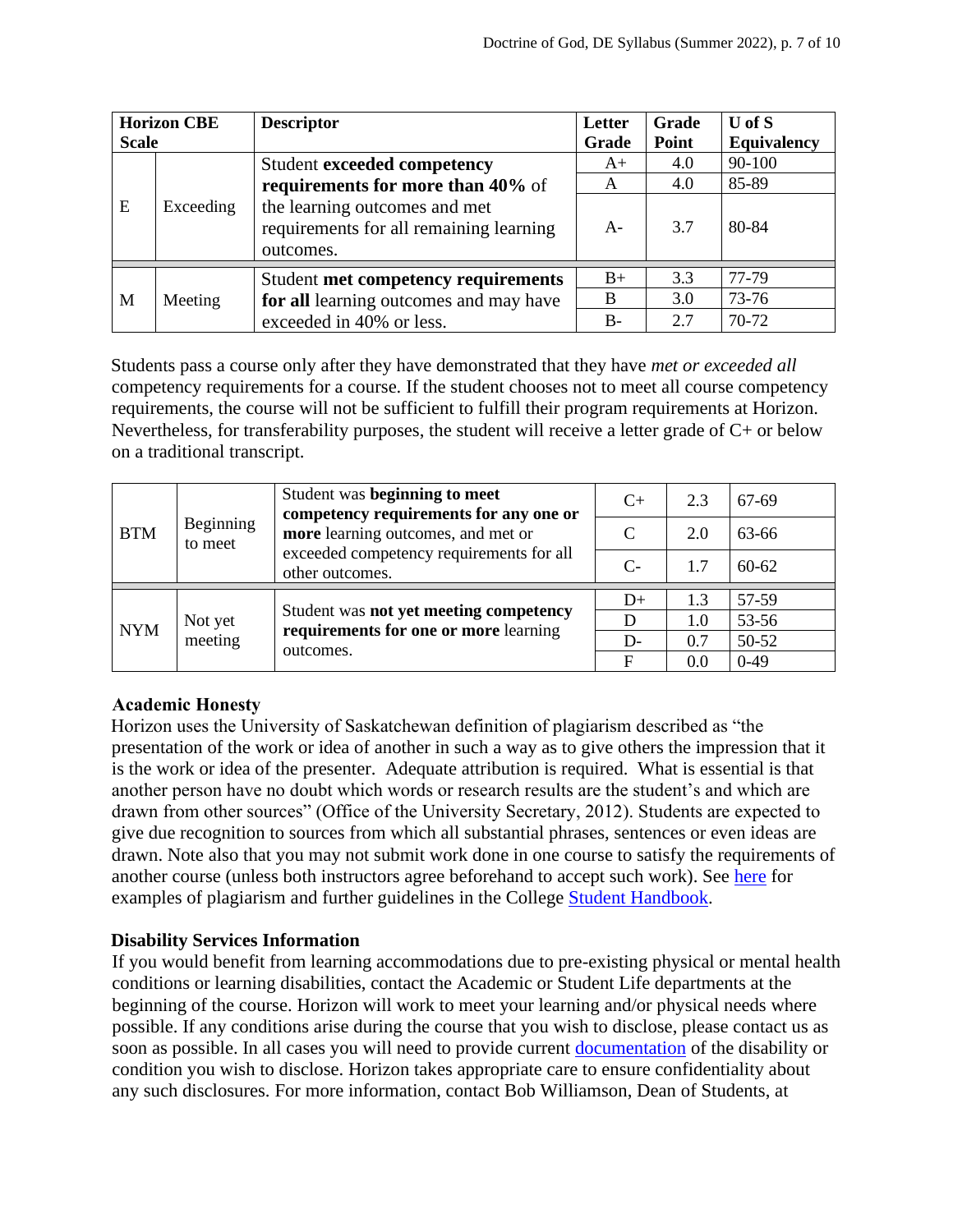[bwilliamson@horizon.edu;](mailto:bwilliamson@horizon.edu) or Heather Wood, Associate Dean of Students, at [hwood@horizon.edu;](mailto:hwood@horizon.edu) Leanne Bellamy, Academic Coach, at [lbellamy@horizon.edu.](mailto:lbellamy@horizon.edu)

#### **Bibliography**

- Aquinas, Thomas. *Summa Theologiae*. trans. Fathers of the English Dominican Province. New York: Benziger Brothers, 1947. [Pt 1, Q. 2-21, 25-43.]
- Barth, Karl. *Church Dogmatics*. trans. and ed. G. W. Bromiley and T. F. Torrance. Edinburgh: T & T Clark, 1957-1975. [vol. II/1, Chapter 6 "The Reality of God"]
- Bloesch, Donald G. *God the Almighty: Power, Wisdom, Holiness, Love*. Christian Foundations. Downers Grove: InterVarsity, 1995.
- Boyd, Gregory. *God of the Possible: A Biblical Introduction to the Open View of God*. Grand Rapids, MI: Baker, 2000.
- Bray, Gerald. *The Doctrine of God*. Contours of Christian Theology. Downers Grove: InterVarsity, 1993.
- Callen, Barry L. *Discerning the Divine: God in Christian Theology*. Louisville, KY: Westminster John Knox, 2004.
- Clayton, Philip, and Arthur Peacocke, ed. *In Whom We Live and Move and Have Our Being: Panentheistic Reflections on God's Presence in a Scientific World*. Grand Rapids, MI: Eerdmans, 2004.
- Cobb, John B., Jr., and David Ray Griffin. *Process Theology: An Introductory Exposition*. Louisville, KY: Westminster John Knox, 1976.
- Cooper, John W. *Panentheism: The Other God of the Philosophers: From Plato to the Present*. Grand Rapids, MI: Baker Academic, 2006.
- Coppedge, Allan. *The God Who is Triune: Revisioning the Christian Doctrine of God*. Downers Grove, IL: InterVarsity, 2007.
- Erickson, Millard J. *God the Father Almighty: A Contemporary Exploration of the Divine Attributes*. Grand Rapids: Baker, 1998.
- Feinberg, John S. *No One Like Him: The Doctrine of God*. Foundations of Evangelical Theology. Wheaton: Crossway, 2001.
- Frame, John M. *The Doctrine of God*. A Theology of Lordship. Phillipsburg, NJ: P&R, 2002.
	- \_\_\_\_\_\_\_\_. *No Other God: A Response to Open Theism*. Phillipsburg, NJ: P&R, 2001.
- Gavrilyuk, Paul L. *The Suffering of the Impassible God: The Dialectics of Patristic Thought*. Oxford Early Christian Studies. Oxford: Oxford University Press, 2004.
- Grenz, Stanley J. *Rediscovering the Triune God: The Trinity in Contemporary Theology*. Minneapolis, MN: Fortress, 2004.
- Gunton, Colin E. *Act and Being: Towards a Theology of the Divine Attributes*. Grand Rapids: Eerdmans, 2003.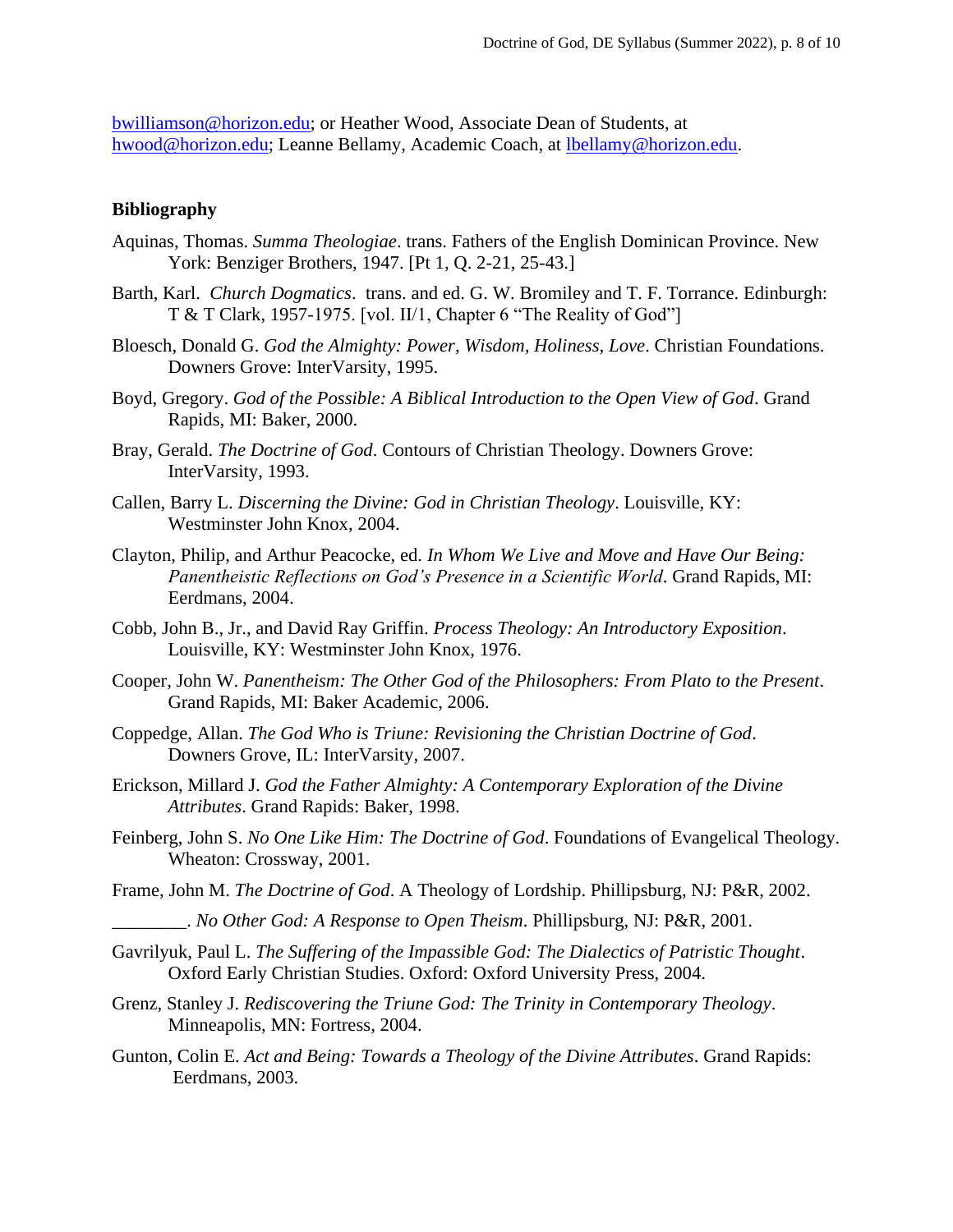- Hall, Christopher A., and John Sanders. *Does God Have a Future? A Debate on Divine Providence*. Grand Rapids, MI: Baker Academic, 2003.
- Hartshorne, Charles. *Omnipotence and Other Theological Mistakes*. Albany, NY: State University of New York, 1984.
- Huffman, Douglas S. and Eric L. Johnson, ed. *God Under Fire: Modern Scholarship Reinvents God*. Grand Rapids: Zondervan, 2002.
- Johnson, Elizabeth A. *Quest for the Living God: Mapping New Frontiers in the Theology of God*. New York, NY: Continuum, 2007.
- \_\_\_\_\_\_\_\_. *She Who Is: The Mystery of God in Feminist Theological Discourse.* New York, NY: Crossroad, 1992.
- Jüngel, Eberhard. *God as the Mystery of the World: On the Foundation of the Theology of the Crucified One in the Dispute between Theism and Atheism*. Translated by Darrell L. Guder. Grand Rapids, MI: Eerdmans, 1983.
- Kärkkäinen, Veli-Matti. *The Doctrine of God: A Global Introduction: A Biblical, Historical, and Contemporary Survey*. Grand Rapids, MI: Baker Academic, 2004.
- Kasper, Walter. *The God of Jesus Christ*. Translated by Matthew J. O'Connell. London: SCM Press, 1984.
- Leupp, Roderick T. *The Renewal of Trinitarian Theology: Themes, Patterns and Explorations*. Downers Grove, IL: IVP Academic, 2008.
- Moltmann, Jürgen. *The Crucified God: The Cross of Christ as the Foundation and Criticism of Christian Theology*. trans. R.A. Wilson and John Bowden. London: SCM, 1974.

\_\_\_\_\_\_\_\_. *The Trinity and the Kingdom: The Doctrine of God*. Translated by Margaret Kohl. San Francisco, CA: Harper and Row, 1981.

- Oord, Thomas Jay. *The Uncontrolling Love of God: An Open and Relational Account of Providence*. Downers Grove: IVP Academic, 2015.
- Peckham, John C. *The Doctrine of God: Introducing the Big Questions*. London: T & T Clark, 2019.
	- \_\_\_\_\_\_\_\_. *Divine Attributes: Knowing the Covenantal God of Scripture*. Grand Rapids: Baker Academic, 2021.
- Pinnock, Clark H., *et. al. The Openness of God: A Biblical Challenge to the Traditional Understanding of God*. Downers Grove, IL: InterVarsity, 1994.
- Sanders, John. *The God Who Risks: A Theology of Providence*. Downers Grove, IL: InterVarsity, 1998.
- Shults, F. LeRon. *Reforming the Doctrine of God*. Grand Rapids: Eerdmans, 2005.

Sonderegger, Katherine. *Systematic Theology: Volume 1, The Doctrine of God*. Minneapolis: Fortress, 2015.

Staniloae, Dumitru. *The Experience of God*. Brookline, MA: Holy Cross Orthodox Press, 1994.